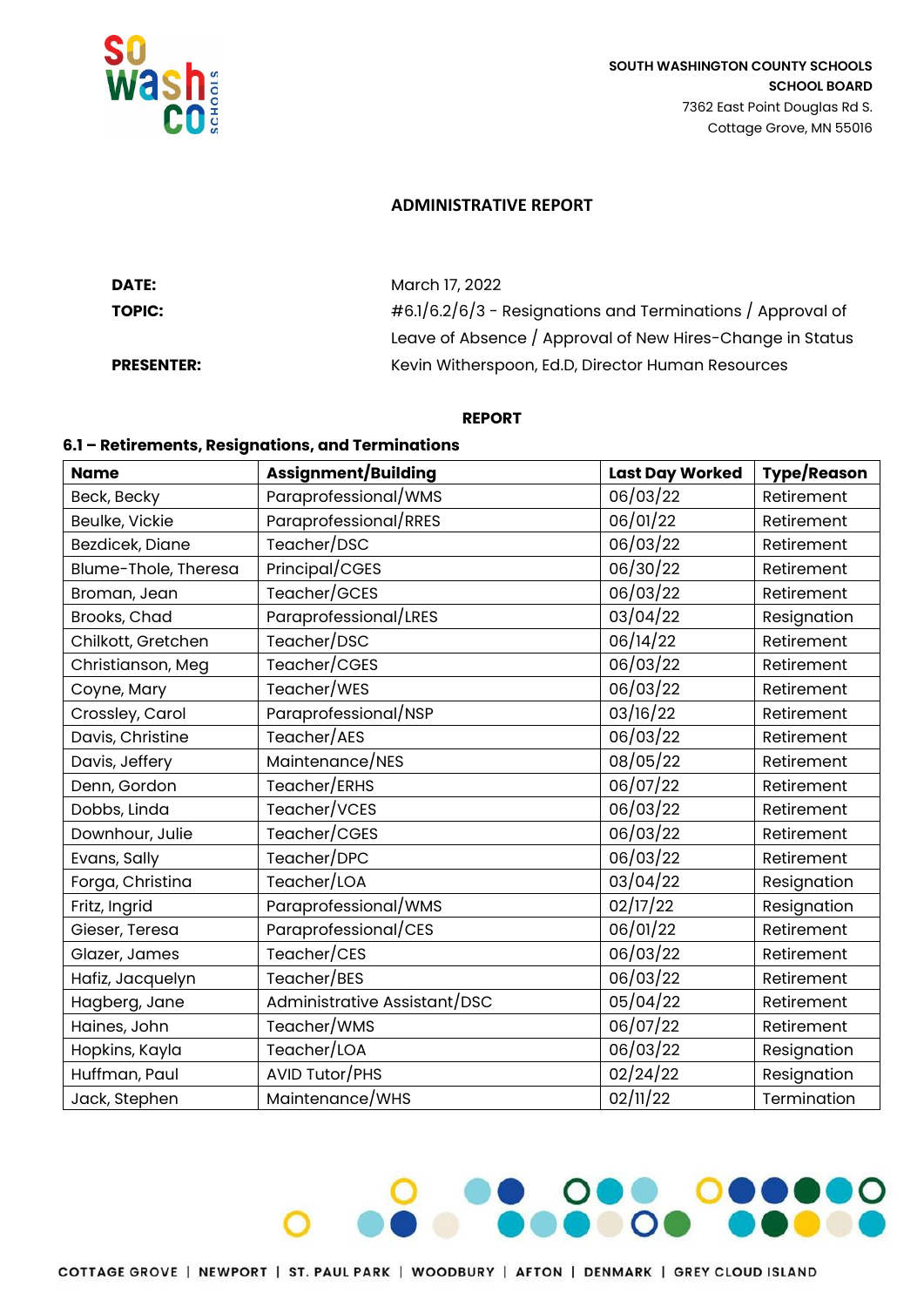

## **6.1 – Retirements, Resignations, and Terminations (Cont'd)**

| <b>Name</b>           | Assignment/Building                                | <b>Last Day Worked</b> | <b>Type/Reason</b> |
|-----------------------|----------------------------------------------------|------------------------|--------------------|
| Karasch, Rani         | Paraprofessional/BES                               | 03/24/22               | Resignation        |
| Kelzenberg, Ellen     | Teacher/LRES                                       | 06/03/22               | Retirement         |
| Landgraf, Sydney      | Paraprofessional/LRES                              | 02/16/22               | Termination        |
| Lebeis, Stephanie     | Nutrition Services/DSC                             | 02/22/22               | Termination        |
| Lee, Loretta          | Teacher/PHES                                       | 06/03/22               | Retirement         |
| Liska, Jessica        | Kids Club Inclusion Site Specialist/AES            | 02/25/22               | Resignation        |
| Marjanen, Karin       | Teacher/NSP                                        | 06/07/22               | Retirement         |
| Max, Becky            | Teacher/PES                                        | 06/03/22               | Retirement         |
| Mazur, Tammy          | Paraprofessional/CGES                              | 03/02/22               | Resignation        |
| Mogren, Daniel        | Nutrition Services/PHES                            | 02/11/22               | Termination        |
| Moore, Kaycee         | Teacher/LOA                                        | 03/07/22               | Resignation        |
| Moran, Michael        | Teacher/PHS                                        | 06/07/22               | Retirement         |
| Moyer, Kelsey         | Paraprofessional/PHES                              | 03/18/22               | Resignation        |
| Nelson, Sarah         | Teacher/BES                                        | 06/03/22               | Retirement         |
| Paulson, Charles      | Director of Teaching and Learning - Elementary/DSC | 06/30/22               | Retirement         |
| Pesina, Joshua        | Paraprofessional/PHS                               | 03/29/22               | Resignation        |
| Prunick, Yolanda      | Paraprofessional/CGMS                              | 02/25/22               | Resignation        |
| Quintavalle, Joseph   | Teacher/MES                                        | 06/03/22               | Retirement         |
| Redmond, Teresa       | Teacher/NSP                                        | 06/07/22               | Retirement         |
| Roberts, Burton       | Teacher/WES                                        | 06/03/22               | Retirement         |
| Romain, Karen         | Teacher/DSC                                        | 06/03/22               | Retirement         |
| Ryan, Thomas          | Teacher/PHS                                        | 06/07/22               | Retirement         |
| Schmidt, Tracy        | Paraprofessional/BES                               | 02/23/22               | Resignation        |
| Schoot, Stacy         | Teacher/WES                                        | 06/03/22               | Retirement         |
| Scott, James          | Teacher/BES                                        | 06/03/22               | Retirement         |
| Siefert, Patrice      | Teacher/PHES                                       | 06/03/22               | Retirement         |
| Smead, Keith          | Maintenance/AES                                    | 05/02/22               | Retirement         |
| Sobaszkiewicz, Noelle | Paraprofessional/PHS                               | 03/25/22               | Resignation        |
| Spreeman, Halli       | Paraprofessional/ERHS-RRES                         | 03/24/22               | Resignation        |
| Stump, Shannon        | Paraprofessional/CGES                              | 02/11/22               | Resignation        |
| Thielen, Diane        | Aquatics Coordinator/DPC                           | 11/02/20               | Retirement         |
| Timbers, Timothy      | <b>Bus Driver/TRANS</b>                            | 02/14/22               | Resignation        |
| Virgin, Mary          | Teacher/DIST                                       | 06/03/22               | Retirement         |
| Vogel, Ann            | Teacher/ROES                                       | 06/03/22               | Retirement         |
| Vogel, M. Jeane       | Teacher/SPSVC                                      | 06/03/22               | Retirement         |
| Webber Werle, Deborah | Teacher/PES                                        | 06/03/22               | Retirement         |
| Wenner, Karen         | Teacher/CGES                                       | 06/03/22               | Retirement         |

**PRODUCTION COOPERATION**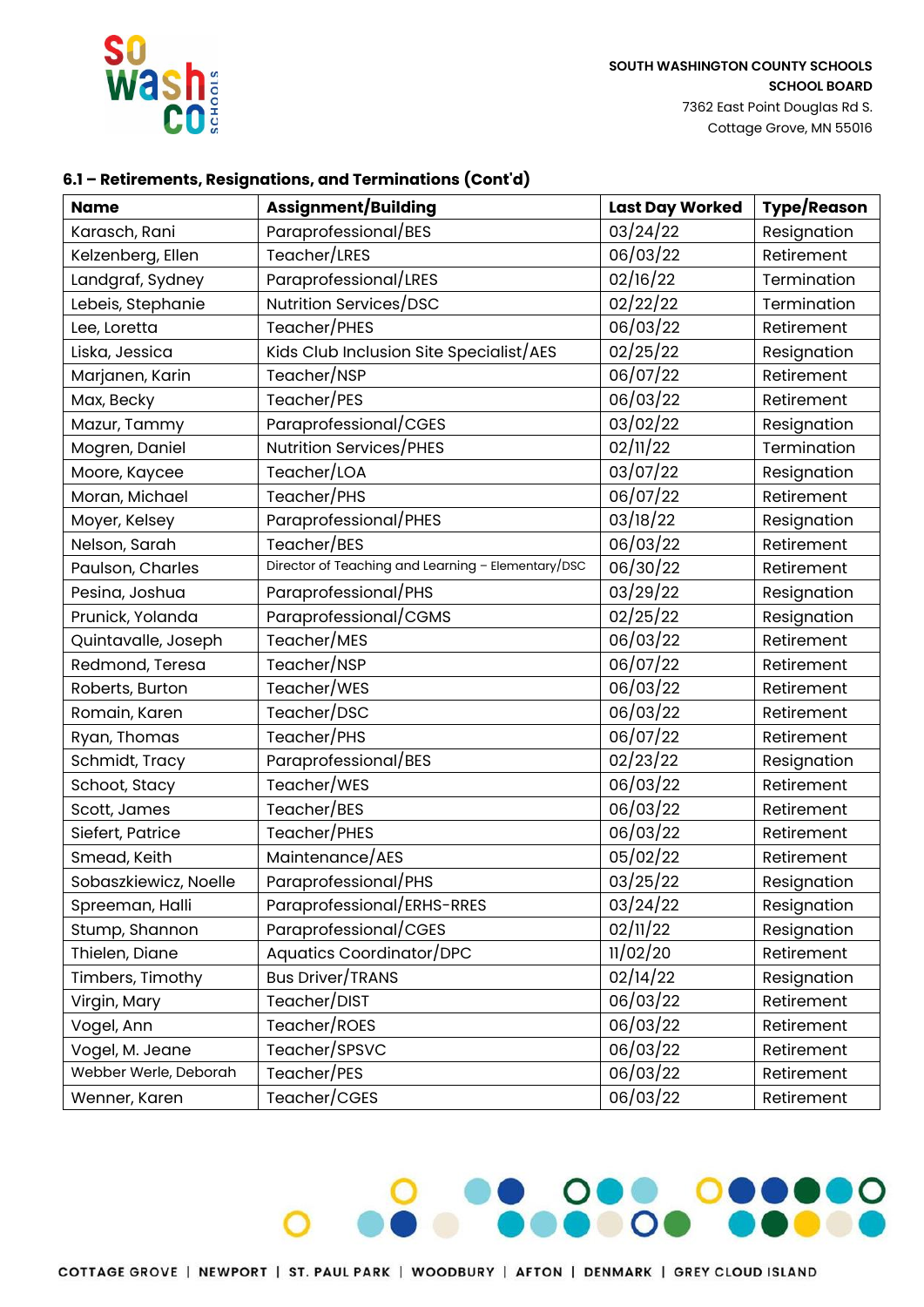

000000

## **6.2 – Approval of Leave of Absence**

| <b>Name</b>                 | <b>Assignment/Building</b>                  | <b>Effective Date</b>           | <b>Type of Leave</b> |
|-----------------------------|---------------------------------------------|---------------------------------|----------------------|
| Bartholow, Olivia           | Teacher/MES                                 | 02/22/22-04/04/22               | Paid                 |
|                             |                                             | 04/05/22-04/22/22               | Unpaid               |
| Boatman, Ashley             | Teacher/VCES                                | 2/21/22-03/29/222               | Paid                 |
|                             |                                             | 03/30/22-04/28/22               | Unpaid               |
| Brabec, Ashli               | Paraprofessional/BES                        | 02/28/22-06/01/22               | Unpaid               |
| Byrne, James                | Teacher/WHS                                 | 01/31/22-02/18/22               | Paid                 |
| Cauthorn, Sarah             | Paraprofessional/GCES                       | 02/11/22-03/18/22               | Unpaid               |
| Denn, Gordon                | Teacher/ERHS                                | 03/15/22-06/07/22               | Paid                 |
| Dunning, Victoria           | Nutrition Services/WMS Paraprofessional/CES | 01/074/22-01/10/22              | Paid                 |
|                             |                                             | 01/11/22-03/15/22               | Unpaid-Revised       |
| Endres, Jane                | Teacher/NES                                 | 03/14/22-04/08/22               | Paid                 |
| Fransen, John               | Custodian/CGMS                              | 11/15/21-03/31/22               | Unpaid -Revised      |
| Fretschel, Katherine        | Teacher/WMS                                 | 09/09/21-10/201/21              | Paid                 |
|                             |                                             | 10/21/22-05/20/22               | Unpaid -Revised date |
| Gandara-Chavez, Laura       | Teacher/NFSI                                | 01/04/22-02/11/22               | Paid                 |
|                             |                                             | 02/14/22-03/07/22               | Paid - Reduced Hours |
| Gupta, Gunjan               | Paraprofessional/DPC                        | 04/11/22-05/24/22               | Unpaid               |
| Hayes, Adam                 | Teacher/ERHS                                | 02/18/22-06/07/22               | Unpaid               |
| Hoffman, Richard            | Paraprofessional/WMS                        | 01/03/22-02/03/22               | Paid                 |
|                             |                                             | 02/04/22-03/30/22               | Unpaid - Revised     |
| Irey, Terese                | Office Professional/PHES                    | 03/24/22-05/11/22               | Paid                 |
|                             |                                             | 05/12/22-05/18/22               | Unpaid               |
| Joswiak, Nicole             | Teacher/GCES                                | 02/07/22-03/18/22               | Paid                 |
|                             |                                             | 03/21/22-05/27/22               | Unpaid               |
| Landeen-Shea, Joy           | Paraprofessional/RRES                       | 02/07/22-02/10/22               | Paid                 |
|                             |                                             | 02/11/22-03/01/22               | Unpaid               |
| Larson Jr., Douglas         | Maintenance Carpenter/DSC                   | 01/24/22-02/18/22               | Paid                 |
| Lee, Loretta                | Teacher/PHES                                | 01/03/22-02/28/22               | Paid                 |
|                             |                                             | 03/01/22-03/31/22               | Unpaid               |
| Loy, Joshua                 | Teacher/PHS                                 | 02/22/22-04/29/22               | Paid                 |
| Maddox, Amy                 | Teacher/PES                                 | 01/03/22-02/18/22               | Paid                 |
| Manning-McCusker, Elizabeth | Teacher/BES                                 | 02/15/22-04/07/22               | Paid                 |
| Menefee, Paris              | Teacher/PHS                                 | $\overline{02/07/22}$ -03/03/22 | Paid                 |
|                             |                                             | 03/04/22-04/04/22               | Unpaid-Revised Date  |

8.0000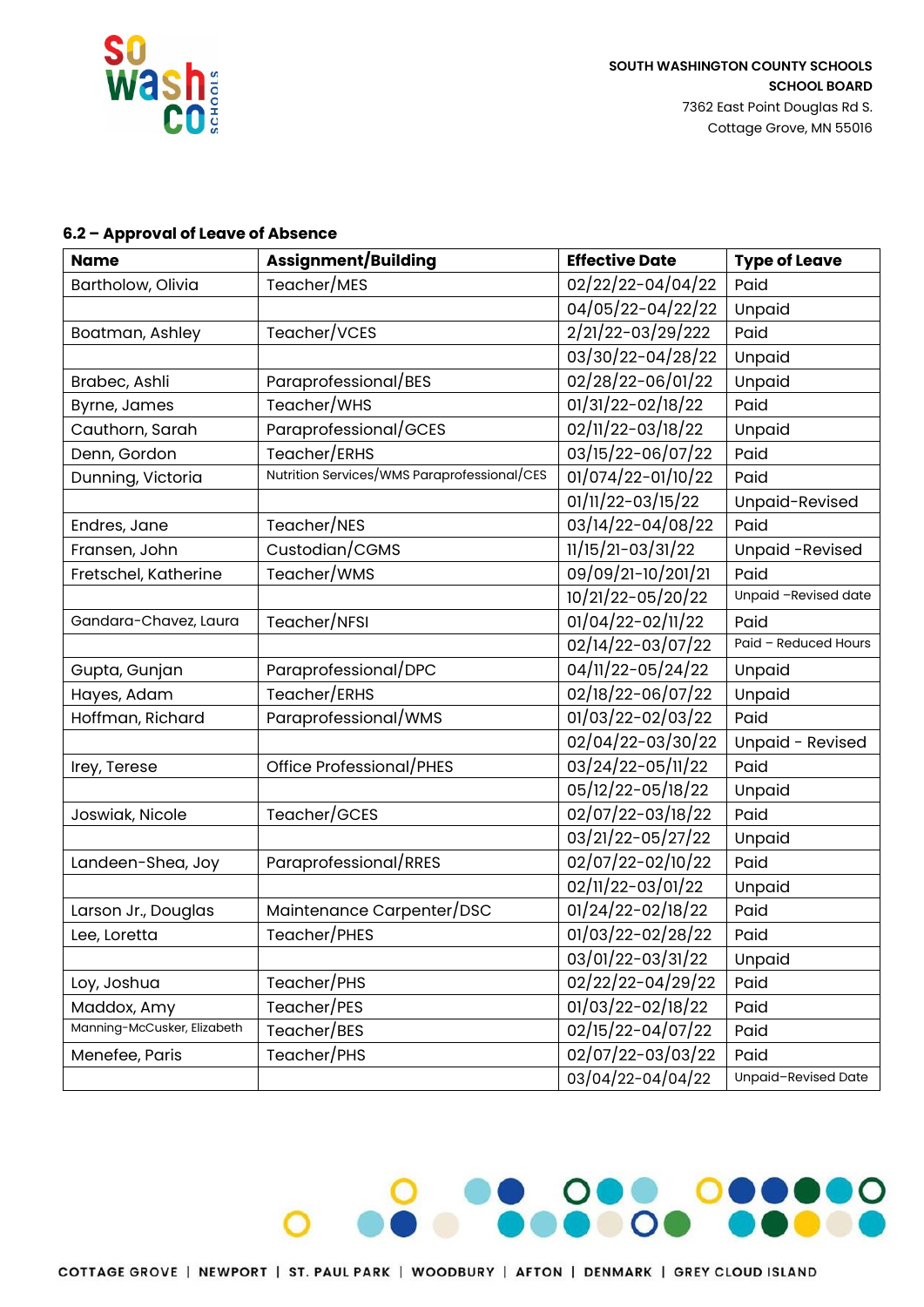

## **6.2 – Approval of Leave of Absence (Cont'd)**

| <b>Name</b>         | <b>Assignment/Building</b> | <b>Effective Date</b> | <b>Type of Leave</b> |
|---------------------|----------------------------|-----------------------|----------------------|
| O'Connor, Lauren    | Teacher/WMS                | 02/4/22-03/17/22      | Paid                 |
|                     |                            | 03/18/22-05/05/22     | Unpaid               |
| Orhn, Todd          | Teacher/HES                | 01/10/22-06/03/22     | Paid - Intermittent  |
| Page, Lisa          | Paraprofessional/PHES      | 12/14/21-12/20/21     | Paid - Revised       |
|                     |                            | 12/21/21-02/04/22     | Unpaid - Revised     |
| Rendon, Zita        | Paraprofessional/ROES      | 01/18/22-02/16/22     | Paid                 |
|                     |                            | 02/17/22-04/18/22     | Unpaid - Revised     |
| Ross, Rasheida      | Teacher/WMS                | 02/28/22-03/01/22     | Paid                 |
|                     |                            | 03/02/22-04/01/22     | Unpaid               |
| Smock, Wenda        | Teacher/RRES               | 12/07/21-01/18/22     | Paid                 |
|                     |                            | 01/19/22-04/05/22     | Unpaid-Revised Date  |
| Van Vooren, Tiffany | Teacher/BES-CGES           | 01/10/22-01/13/22     | Paid                 |
|                     |                            | 01/14/22-04/08/22     | Unpaid-Revised Date  |
| Walcheski, Kala     | Paraprofessional/CGMS      | 02/22/22-03/25/22     | Intermittent         |
| Wallace, Estelle    | Teacher/SPSVC              | 02/08/22-03/21/22     | Paid                 |
|                     |                            | 03/22/22-05/04/22     | Unpaid               |
| Young, Rachel       | Teacher/SPSVC              | 02/23/22-03/15/22     | Paid                 |

# **6.3 – Approval of New Employees / Change of Status**

| <b>Name</b>                | Assignment/Building                         | <b>Effective Date</b> | <b>Reason</b>   |
|----------------------------|---------------------------------------------|-----------------------|-----------------|
| Anderson, James            | Boys Golf Asst Coach/PHS                    | 03/21/22-06/15/22     | Extracurricular |
| Antonich, Lauren           | Kids Club Site Inclusion Specialist/CES-HES | 02/07/22              | New Hire        |
| Bacon, Matthew             | Baseball 9th B Coach/ERHS                   | 03/14/22-06/17/22     | Extracurricular |
| Ball, Emily                | Musical Director/PHS                        | 02/16/22-05/01/22     | Extracurricular |
| Bealke, David              | Softball 9 <sup>th</sup> Grade Coach/ERHS   | 03/14/22-06/18/22     | Extracurricular |
| Beebe, Brittany            | Long Term Teacher Sub/CES                   | 02/04/22-03/04/22     | New Hire        |
| Beard, Laura               | Musical Costumer/PHS                        | 02/16/22-05/01/22     | Extracurricular |
| Benner, Ivy                | Girls Lacrosse Head Coach/WHS               | 04/04/22-06/18/22     | Extracurricular |
| <b>Billingsley, Daniel</b> | Girls Track & Field Head Coach/WHS          | 03/14/22-6/11/22      | Extracurricular |
| Boich, Peyton              | Paraprofessional/PHS                        | 03/07/2022            | New Hire        |
| Bolin, Weston              | Baseball B Squad Coach/WHS                  | 03/21/22-06/17/22     | Extracurricular |
| Borseth, Chad              | Track and Field Asst Coach/ERHS             | 03/14/22-06/17/22     | Extracurricular |
| Buckhanan-Garcia, Alysia   | Intensive Behavior Support Technician/DIST  | 02/09/22              | New Hire        |
| Bowden, Ursula             | Spring Play Tech Designer/WHS               | 03/15/22-04/30/22     | Extracurricular |
| Burkhart, Jeffrey          | Girls Track & Field Asst Coach/WHS          | 03/14/22-6/11/22      | Extracurricular |
| <b>Bystead, Gary</b>       | <b>Boys Tennis Asst Coach/WHS</b>           | 03/28/22-06/10/22     | Extracurricular |

**DE DES DESERVES**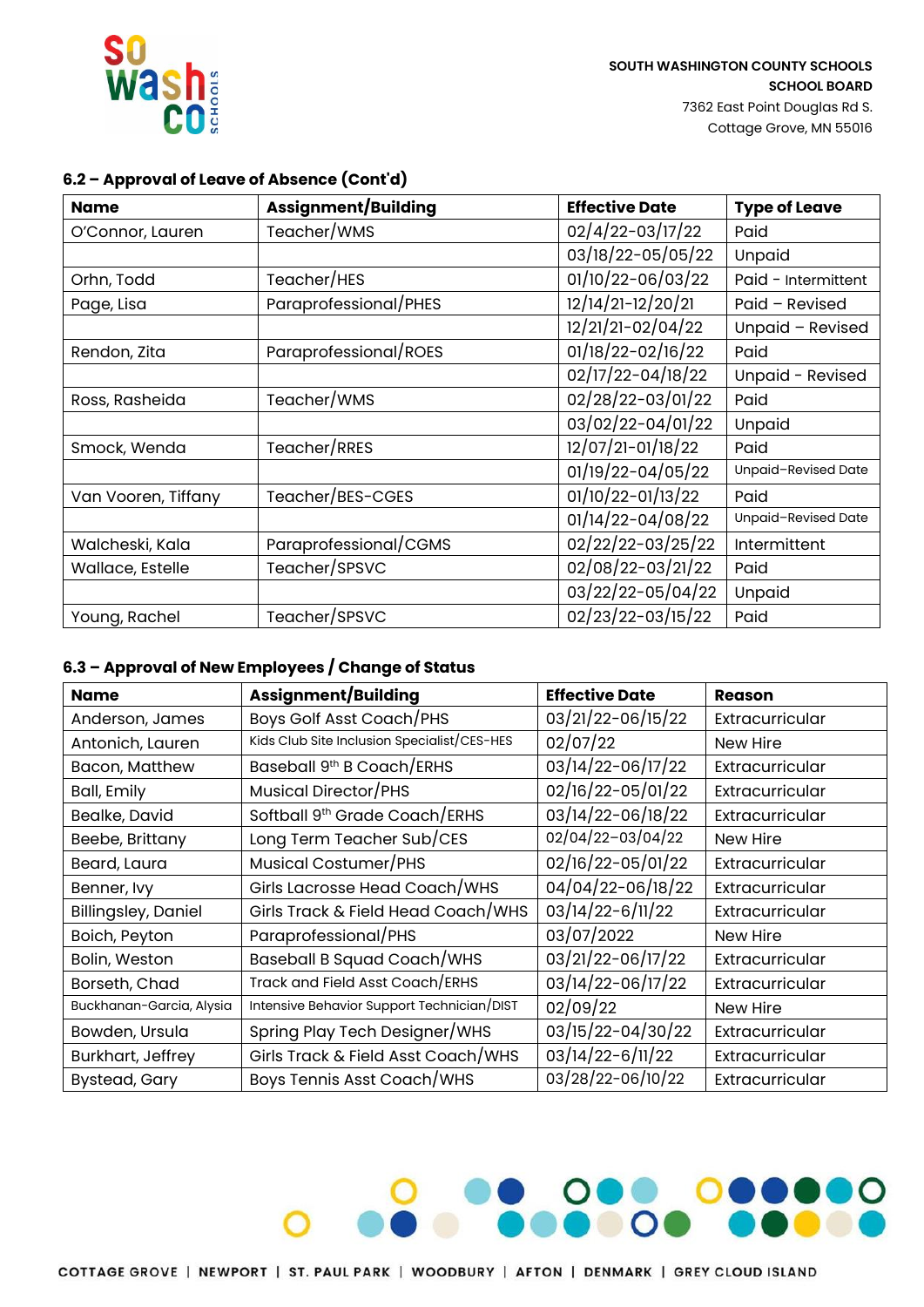

# **6.3 – Approval of New Employees / Change of Status (Cont'd)**

| <b>Name</b>              | <b>Assignment/Building</b>              | <b>Effective Date</b> | <b>Reason</b>      |
|--------------------------|-----------------------------------------|-----------------------|--------------------|
| Calubayan, Julieta       | Nutrition Services/BES                  | 02/23/22              | Change in Position |
| Caponigri, Tracy         | Musical Costumer/PHS                    | 02/16/22-05/01/22     | Extracurricular    |
| Charpentier, Damion      | Swim Instructor/DPC                     | 03/14/22              | New Hire           |
| Chamberland, France      | Paraprofessional/CGES                   | 02/21/22              | New Hire           |
| Cherry, John             | <b>Bus Driver/TRANS</b>                 | 03/01/22              | Change in Status   |
| Crislip, David           | Girls Track & Field Asst Coach/WHS      | 03/14/22-6/11/22      | Extracurricular    |
| Daniels, LaShanda        | CE Customer Service Intern/DPC          | 02/28/22              | New Hire           |
| Demisse, Yonas           | Custodian/LMS-MES                       | 03/07/22              | New Hire           |
| Deno, Wade               | Baseball 9th Asst Coach/ERHS            | 03/14/22-06/17/22     | Extracurricular    |
| Denson Jr., Gerald       | Track and Field Sprints Coach/ERHS      | 03/14/22-06/17/22     | Extracurricular    |
| Diamond, Gary            | Boys Track & Field Asst Coach/WHS       | 03/14/22-06/11/22     | Extracurricular    |
| Dillard, Barry           | Boys Track and Field Asst Coach/WHS     | 03/14/22-06/11/22     | Extracurricular    |
| Dodge, Emily             | Kids Club Site Inclusion Specialist/BES | 02/14/22              | New Hire           |
| Dupre, Adrian            | Paraprofessional/OMS                    | 02/07/22              | Change in Position |
| Durose, Laurinda         | Nutrition Services/GCES                 | 02/17/22              | Change in Position |
| Elwell, Kali             | Gymnastics Instructor/DPC               | 02/07/22              | New Hire           |
| Emerson, Scott           | Softball JV Coach/WHS                   | 03/14/22-06/10/22     | Extracurricular    |
| Ermer, Jordan            | Boys Track & Field Asst Coach/WHS       | 03/14/22-06/11/22     | Extracurricular    |
| Feldkamp, Justin         | <b>Baseball Asst Coach/WHS</b>          | 03/21/22-06/17/22     | Extracurricular    |
| Fitzpatrick, Brendan     | <b>Boys Tennis Head Coach/ERHS</b>      | 03/28/22-06/11/22     | Extracurricular    |
| Froiland, Jane           | Spring Play Director/WHS                | 03/15/22-04/30/22     | Extracurricular    |
| Fuerst, Nicholas         | <b>Baseball Asst Coach/ERHS</b>         | 03/14/22-06/17/22     | Extracurricular    |
| Gackstetter, Cheryl      | Nutrition Services/DSC                  | 03/07/22              | New Hire           |
| Gilbertson-Urtel, Britta | Musical Vocal Director/OMS              | 01/18/22-04/02/22     | Extracurricular    |
| Gillen, Kaitlyn          | Girls Lacrosse JV Coach/WHS             | 04/04/22-06/18/22     | Extracurricular    |
| Gilman, Mirance          | Long Term Teacher Sub/MES               | 02/22/22-04/25/22     | New Hire           |
| Gramer, Paula            | Track and Field Dist Coach/ERHS         | 03/14/22-06/17/22     | Extracurricular    |
| Gross, Troy              | Softball Head Coach/ERHS                | 03/14/22-06/18/22     | Extracurricular    |
| Hartung, Anthony         | <b>Baseball JV Asst Coach/ERHS</b>      | 03/14/22-06/17/22     | Extracurricular    |
| Hayes, Adam              | Interim Assistant Principal/ERHS        | 02/18/22-06/07/22     | Change in Position |
| Heath, Brandon           | <b>Boys Tennis Head Coach/WHS</b>       | 03/28/22-06/10/22     | Extracurricular    |
| Helser, Susan            | Paraprofessional/DPC                    | 03/01/22              | Change in Status   |
| Hildebrandt, Samantha    | Softball Asst Coach/PHS                 | 03/14/22-06-10/22     | Extracurricular    |
| Hitchings, Brittany      | Office Support/WES                      | 02/28/22              | Change in Position |
| Hoffmann, Kaitlin        | Long Term Sub/GCES                      | 02/09/22              | New Hire           |
| Honerman, Hanna          | Teacher/BES                             | 01/27/22-06/03/22     | New Hire           |
| Huback, Brittany         | Softball Asst Coach/PHS                 | 03/14/22-06-10/22     | Extracurricular    |

<u>e ose oseso</u>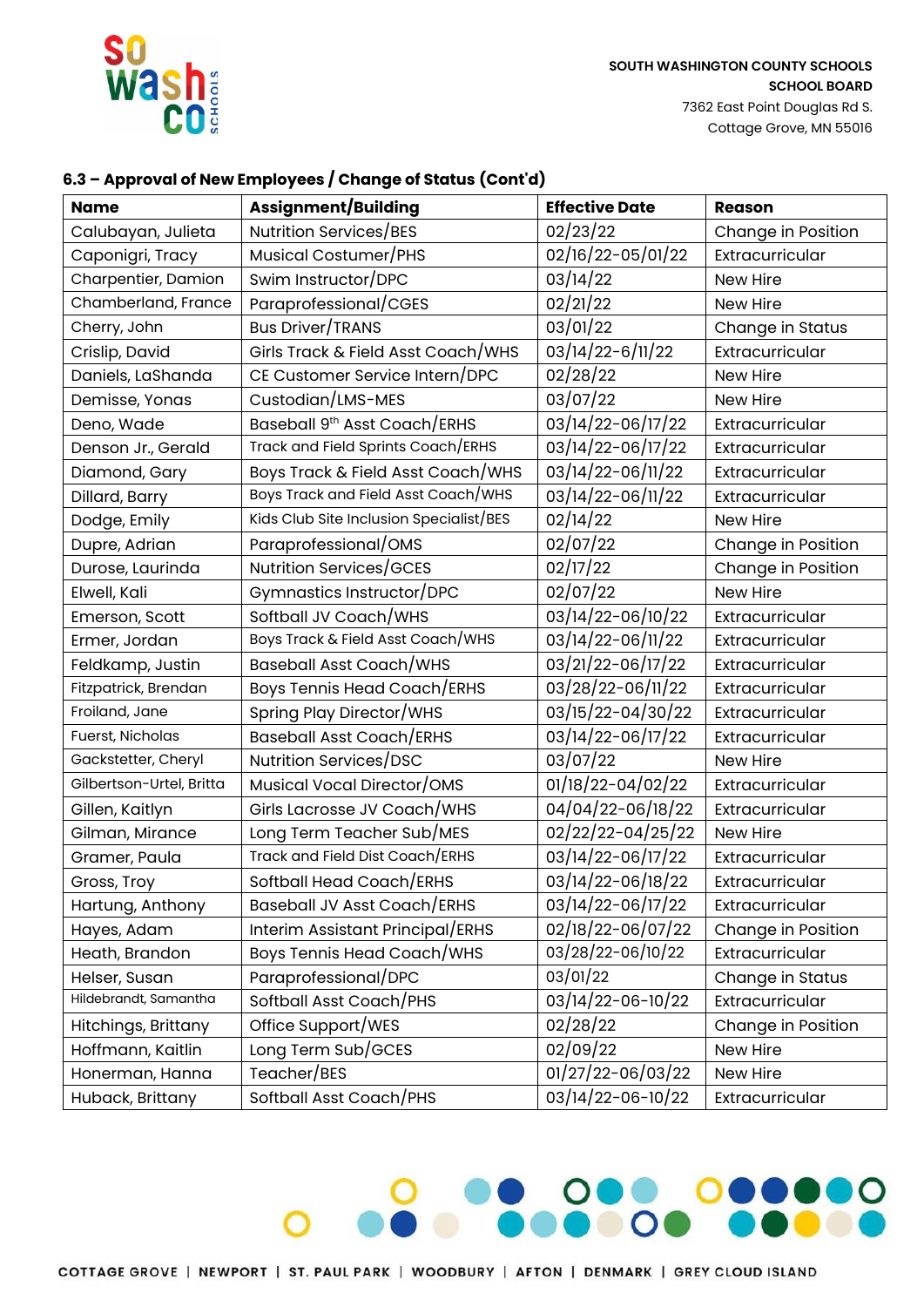

**SOUTH WASHINGTON COUNTY SCHOOLS SCHOOL BOARD** 7362 East Point Douglas Rd S. Cottage Grove, MN 55016

## **6.3 – Approval of New Employees / Change of Status (Cont'd)**

| <b>Name</b>         | <b>Assignment/Building</b>                                                                   | <b>Effective Date</b> | <b>Reason</b>              |
|---------------------|----------------------------------------------------------------------------------------------|-----------------------|----------------------------|
| Huettl, Lindsey     | Girls Golf Asst Coach/WHS                                                                    | 03/21/22-06/10/22     | New Hire/Extracurricular   |
| Hughes, Nicole      | Musical Director/OMS                                                                         | 01/18/22-04/02/22     | Extracurricular            |
| Huther, Eliza       | Girls Lacrosse Asst Coach/WHS                                                                | 04/04/22-06/18/22     | Extracurricular            |
| Iannazzo, Cassandra | Long Term Teacher Sub/AES                                                                    | 01/21/22-04/04/22     | New Hire                   |
| Jech, Brittani      | Paraprofessional/GCES                                                                        | 03/15/22              | Change in Status           |
| Jensen, Pierce      | Musical Carp/Art Director/PHS                                                                | 02/16/22-05/01/22     | Extracurricular            |
| Johnson, Taylor     | CE Gymnastics Instructor/DPC                                                                 | 02/18/22              | New Hire                   |
| Johnston, Donna     | Ultimate Frisbee Head Coach/WHS                                                              | 03/15/22-06/29/22     | Extracurricular            |
| Joiner, Jocelina    | Girls Track and Field Head Coach/ERHS                                                        | 03/14/22-06/17/22     | Extracurricular            |
| Joson, Kelsey       | Boys Track and Field Head Coach/ERHS                                                         | 03/14/22-06/17/22     | Extracurricular            |
| Keller, Allison     | Select Ensemble Director/OMS                                                                 | 02/03/22-5/25/22      | Extracurricular            |
| Kiemel, Timothy     | Baseball 9 <sup>th</sup> Grade Coach/WHS                                                     | 03/21/22-06/17/22     | Extracurricular            |
| Klegstad, Hayley    | Paraprofessional/OMS                                                                         | 02/15/22              | New Hire                   |
| Knutson, Ryan       | Baseball JV Coach/WHS                                                                        | 03/21/22-06/17/22     | Extracurricular            |
| Kollm, Stephanie    | Media Clerk/LRES                                                                             | 03/01/22              | New Hire                   |
| Kortus, Emily       | AVID Tutor/OMS                                                                               | 01/10/22              | New Hire                   |
| Krueger, Alan       | Softball JV Coach/ERHS                                                                       | 03/14/22-06/18/22     | Extracurricular            |
| LaMott, Kathryn     | Human Resources Specialist/DSC                                                               | 02/14/22              | Change in Position         |
| Lanese, David       | Long Term Teacher Sub/W <s< td=""><td>03/01/22-05/06/22</td><td>Change in Position</td></s<> | 03/01/22-05/06/22     | Change in Position         |
| Lawton, Matthew     | Media Clerk/WHS                                                                              | 02/14/22              | New Hire                   |
| Loshek, Robert      | Softball Head Coach/PHS                                                                      | 03/14/22-06-10/22     | Extracurricular            |
| Magee, James        | Director of Equity, Achievement, and<br>Integration/DSC                                      | 02/14/22              | Change in Position         |
| Mahady, Shawn       | <b>Boys Golf Head Coach/WHS</b>                                                              | 03/21/22-06/15/22     | Extracurricular            |
| Malcolm, Connor     | <b>Baseball Var Asst Coach/ERHS</b>                                                          | 03/14/22-06/17/22     | Extracurricular            |
| Malcom, Greg        | Bus Driver/TRANS                                                                             | 03/04/22              | Change in Status           |
| Manning, Linda      | Nutrition Services/DSC                                                                       | 03/04/22              | New Hire                   |
| Martens, Richard    | Boys Golf Asst Coach/WHS                                                                     | 03/21/22-06/15/22     | Extracurricular            |
| Martony, Kelly      | Paraprofessional/OMS                                                                         | 02/11/22              | Change in Status           |
| Masterson, Quinn    | Musical Asst Director/PHS                                                                    | 02/16/22-05/01/22     | Extracurricular            |
|                     | Spring Play Asst Director/WHS                                                                | 03/15/22-04/30/22     | Extracurricular            |
| McBroom, Elizabeth  | Teacher/NES                                                                                  | 03/01/22-06/03/22     | Increased FTE (0.80 total) |
| McCarthy, Maureen   | Teacher/BES                                                                                  | 01/25/22-06/07/22     | Change in Position         |
| McDermott, Kevin    | <b>Baseball Head Coach/WHS</b>                                                               | 03/21/22-06/17/22     | Extracurricular            |
| McKliget, James     | Paraprofessional / LRES                                                                      | 02/23/22              | Change in Position         |
| Meis, Cassandra     | Paraprofessional/OMS                                                                         | 02/23/22              | New Hire                   |
| Merwin, Michael     | Ultimate Frisbee Asst Coach/WHS                                                              | 03/15/22-06/29/22     | Extracurricular            |

**PRODUCTION COOPERATION**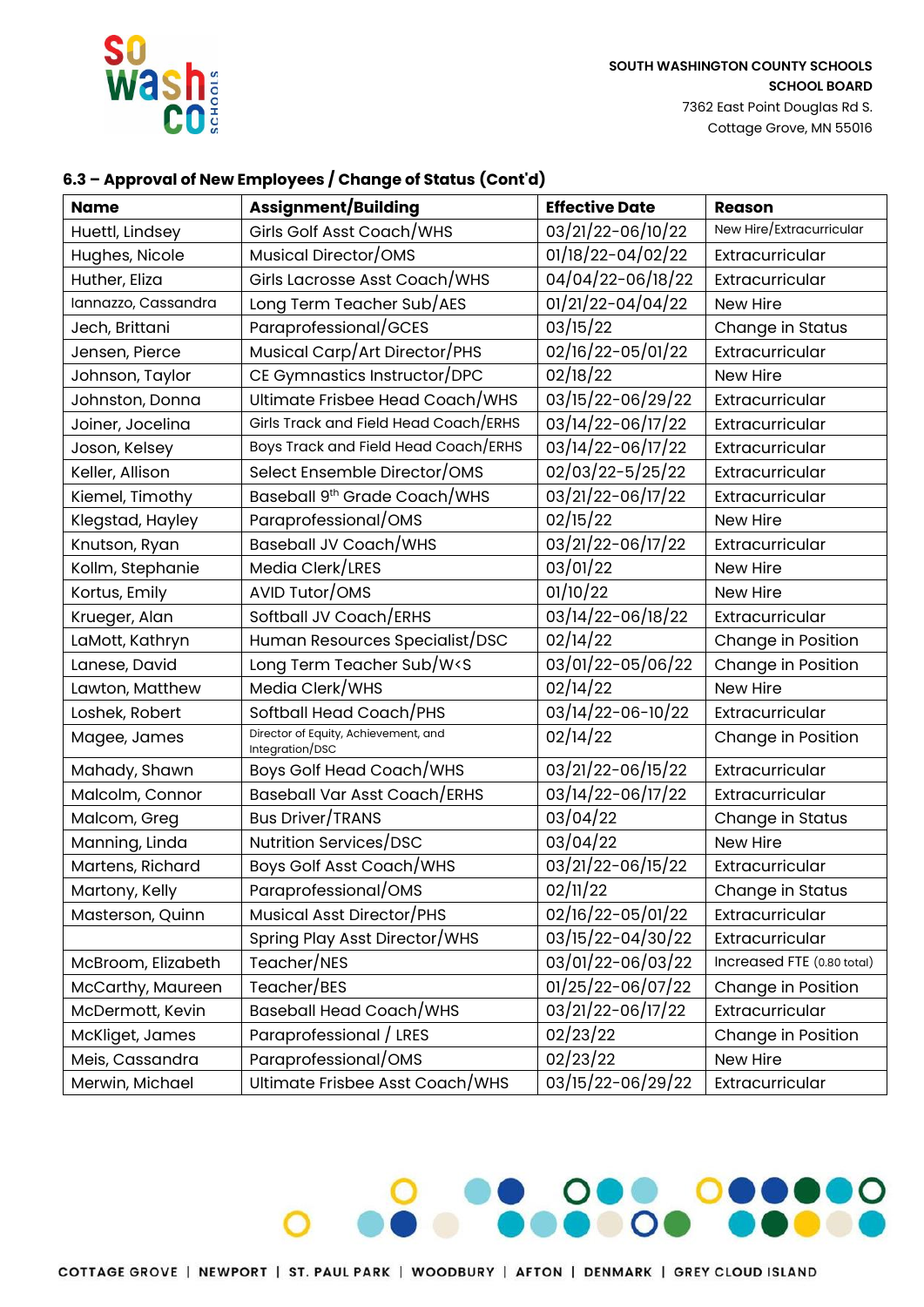

**SOUTH WASHINGTON COUNTY SCHOOLS SCHOOL BOARD** 7362 East Point Douglas Rd S. Cottage Grove, MN 55016

# **6.3 – Approval of New Employees / Change of Status (Cont'd)**

| Name                    | <b>Assignment/Building</b>               | <b>Effective Date</b> | <b>Reason</b>            |
|-------------------------|------------------------------------------|-----------------------|--------------------------|
| Moran, Michael          | Boys Track and Field Head Coach/WHS      | 03/14/22-06/11/22     | Extracurricular          |
| Moser, John             | Boys Golf Head Coach/PHS                 | 03/21/22-06/15/22     | Extracurricular          |
| Mundahl, Cory           | Softball 9 <sup>th</sup> Grade Coach/WHS | 03/14/22-06/10/22     | Extracurricular          |
| Narveson, Bradley       | Girls Track and Field Head Coach/WHS     | 03/14/22-06/11/22     | Extracurricular          |
| Nicholas, Rachel        | Softball B Squad Coach/WHS               | 03/14/22-06/10/22     | Extracurricular          |
| Nielsen-Landgraf, Janet | Long Term Teacher Sub/VCES               | 01/24/22-04/18/22     | Change in Position       |
| Neels, Rachel           | Paraprofessional/WES                     | 02/01/22              | Change in Position       |
| Nelson, Jesse           | Boys Track and Field Asst Coach/WHS      | 03/14/22-06/11/22     | Extracurricular          |
| O'Connell, Tammy        | <b>Bus Assistant/TRANS</b>               | 02/23/22              | Change In Status         |
| O'Connor, Benjamin      | Musical Vocal Director/PHS               | 02/16/22-05/01/22     | Extracurricular          |
| Olley, Allison          | Softball Asst Coach/WHS                  | 03/14/22-06/10/22     | Extracurricular          |
| Oster, Adam             | Musical Carp/Art Director/PHS            | 02/16/22-05/01/22     | Extracurricular          |
| Ostman, Victoria        | Softball Assistant Coach/ERHS            | 03/14/22-06/18/22     | Extracurricular          |
| Padmanabhan, Samuel     | Speech Asst Coach/WHS                    | $11/15/21 - 04/23/22$ | New Hire/Extracurricular |
| Paton, Ayla             | CE Gymnastics Instructor/DPC             | 02/14/22              | New Hire                 |
| Pawar, Ashwini          | Paraprofessional/LRES                    | 02/14/22              | Rehire                   |
| Perren, Lydia           | Musical Carp/Tech Director/OMS           | 01/18/22-04/02/22     | Extracurricular          |
| Pommerening, Amanda     | Teacher/CGES                             | 02/17/22-06/03/22     | New Hire                 |
| Portz, Jay              | <b>Bus Driver/TRANS</b>                  | 02/23/22              | Change in Status         |
| Quinnell, Jereme        | <b>Baseball B Squad Coach/ERHS</b>       | 03/14/22-06/17/22     | Extracurricular          |
| Rand, Michael           | Girls Track and Field Asst Coach/WHS     | 03/14/22-06/11/22     | Extracurricular          |
| Rau, Aaron              | <b>Baseball JV Asst Coach/ERHS</b>       | 03/14/22-06/17/22     | Extracurricular          |
| Rau, Todd               | <b>Baseball JV Asst Coach/ERHS</b>       | 03/14/22-06/17/22     | Extracurricular          |
| Redlin, Chad            | <b>Bus Driver/TRANS</b>                  | 02/21/22              | New Hire                 |
| Reimers, Audrey         | CE Gymnastics Instructor/DPC             | 02/28/22              | New Hire                 |
| Rhoades, Amy            | Health Care Specialist/DIST              | 02/21/22              | Rehire                   |
| Richmond, Daniel        | Clay Targets Head Coach/WHS              | 04/01/22-05/31/22     | Extracurricular          |
| Rigg, John              | Musical Carp/Art Director/PHS            | 02/16/22-05/01/22     | Extracurricular          |
|                         | Musical Carp/Tech Director/OMS           | 02/01/22-04/02/22     | Extracurricular          |
| Rippie, Melissa         | Nutrition Services/PHS                   | 03/02/22              | Change in Status         |
| Roberts, William        | Boys Lacrosse Var Asst Coach/WHS         | 04/04/22-06/17/22     | Extracurricular          |
| Robinson, Matthew       | Softball B Squad Coach/ERHS              | 03/14/22-06/18/22     | Extracurricular          |
| Roemer, Daniel          | Maintenance/VCES                         | 03/09/22              | New Hire                 |
| Rogers, June            | Paraprofessional/WES                     | 02/21/22              | Rehire                   |
| Rowan, Danika           | CE Swim Instructor/DPC                   | 03/14/22              | New Hire                 |
| Rudh, Christopher       | <b>Boys Golf Asst Coach/PHS</b>          | 03/21/22-06/15/22     | Extracurricular          |
| Rumpca, David           | Softball Var Asst Coach/ERHS             | 03/14/22-06/18/22     | Extracurricular          |

<u>. 000 000000</u>